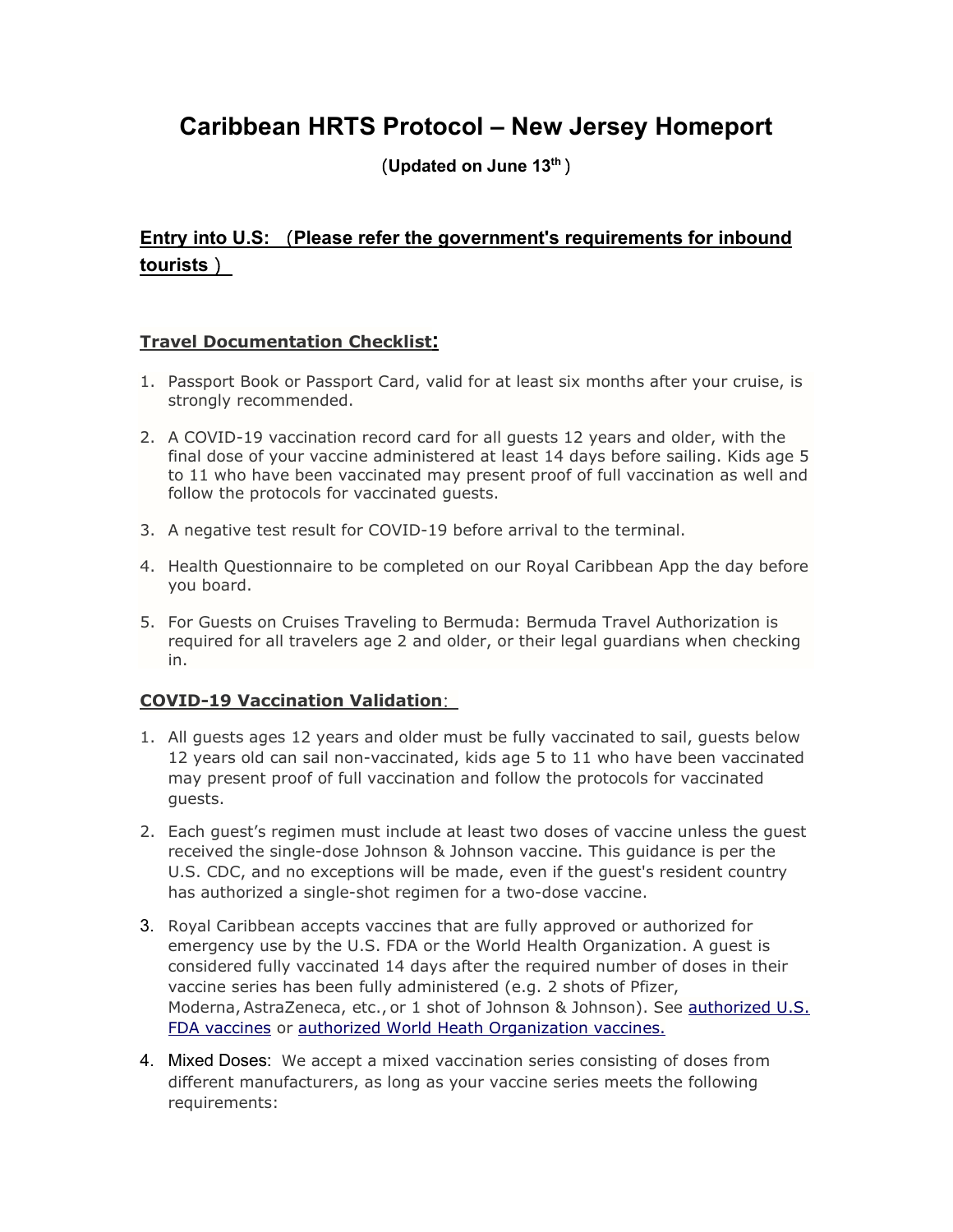- Must consist of at least two doses of vaccines that are fully approved or authorized for emergency use by the U.S. FDA or the World Health Organization.
- The 2 doses must be administered at least 28 days apart.
- The final dose must be completed at least 14 days before sailing.
- Mixed vaccines may not be accepted at all ports of call. Guests who are vaccinated with a mixed series may not be allowed to go ashore at these ports, or may need to undergo additional testing if they wish to go ashore.
- 5. Royal Caribbean will not accept a Certificate of Recovery in lieu of a vaccination record card for guests of vaccine eligible age

### **Pre-Arrival Covid Test Validation**

- **1. Pre-Cruise:** Before arriving on boarding day, you'll need to take a COVID-19 test on your own, at your own expense, to meet boarding requirements in line with U.S. CDC guidance.
- Vaccinated guests must present a negative PCR or antigen test result taken no more than 2 days prior to sailing in order to board. Kids age 5 to 11 who have been vaccinated may present proof of full vaccination and follow the testing protocols for vaccinated guests.
- Unvaccinated children ages 2 to 11 must present a negative PCR test (not antigen) result taken no more than 3 days prior to sailing in order to board.
- Unvaccinated kids' pre-cruise test cannot be taken on boarding day, because that may affect the sample taken during the kids' test at the terminal.
- Guests under 2 years of age do not need to complete a pre-cruise test.
- **2. At the terminal:** Unvaccinated guests ages 2 to 11 are required to take a complimentary test for COVID-19 when checking in at the terminal. Registration details for this test will be sent via email in advance.
- **3. Prior to disembarking:** For cruises that are 5 nights or longer, unvaccinated kids are required to take a complimentary antigen test onboard before the cruise ends. Guests will be notified onboard about how to register for this test. Guests under 2 years of age will not be tested. Sailings 10 nights or longer may have additional onboard testing requirements.

### **Notice for Port of Call**

- 1. For guests on cruises that visit **Bermuda**, note that the local government does not recognize Novovax or Covaxin as approved vaccines — guests whose vaccination series consists of either will not be permitted to go ashore.
- 2. For guests sailing to Bermuda, additional travel and testing requirements may apply to your sailing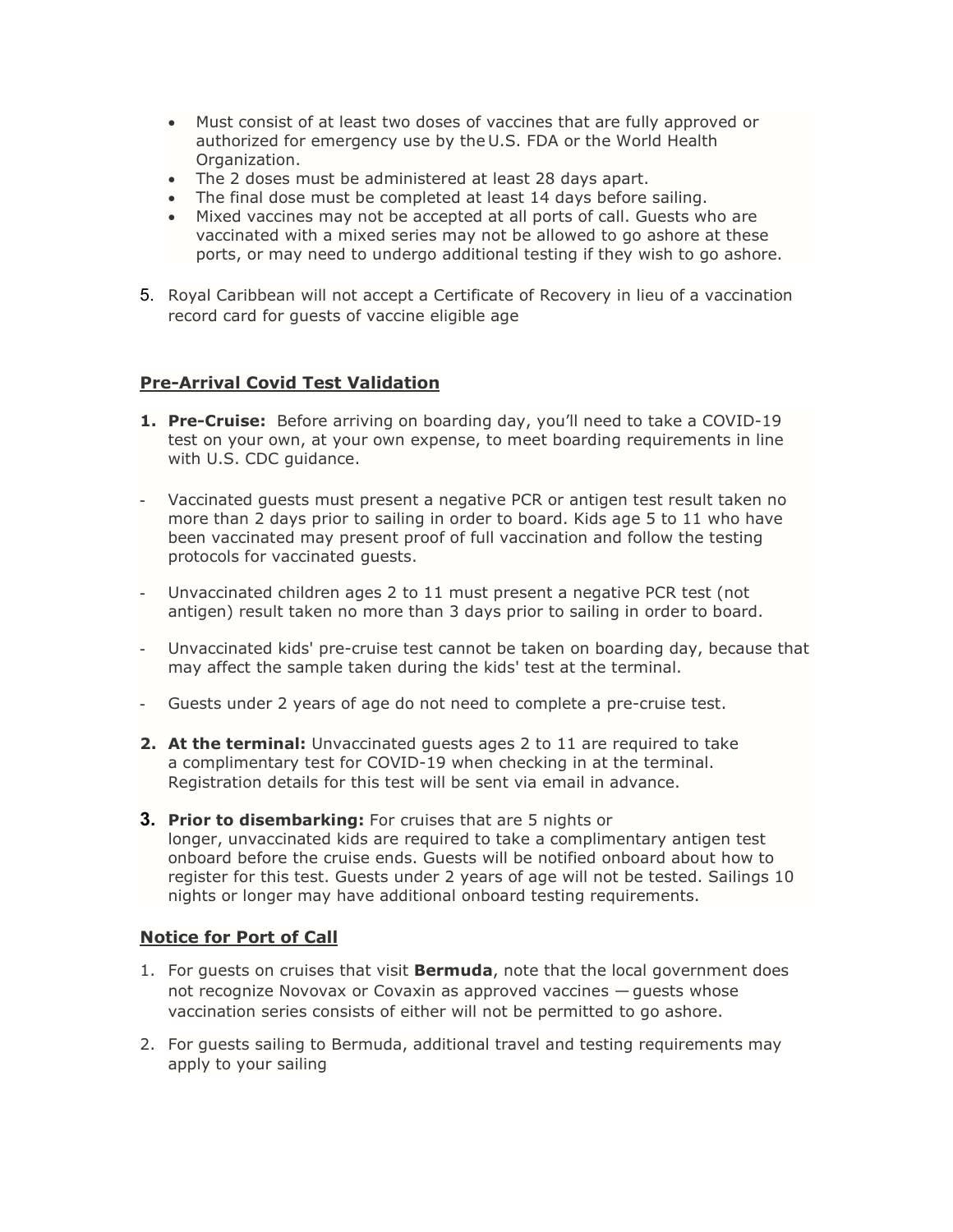# 皇家加勒比海外航次复航参考政策-新泽西母港

(更新与 6 月 13 日)

## 入境美国:请参考美国政府对入境游客的最新要求

#### 所需材料

- 1. 护照,有效期需要在航次结束后仍需多于 6 个月。
- 2. 12 岁及以上乘客需要完成疫苗接种,最后一针疫苗的接种日期需要早于开航前 14 天。5 至 11 岁乘客如也完成了疫苗接种,后续要求同 12 岁及以上乘客。
- 3. 到达码头前需完成新冠核酸检测。
- 4.登船前一天在 Royal App 中完成健康问卷调查。
- 5.如航程途径百慕大:所有 2 岁及以上乘客需要申请 Bermuda Travel Authorization。

#### 新冠疫苗接种要求

- 1. 所有 12 岁及以上乘客必须完成疫苗接种,12 岁以下乘客可以选择不接种疫苗。5-11 岁的乘 客如也完成了疫苗接种,后续要求同 12 岁及以上乘客。
- 2. 每位乘客的疫苗接种证明需要显示最少两针的接种记录,除非乘客接种的是一针强生疫苗。 此规定依据美国疾控中心要求,所有乘客必须遵守,如乘客接种了两针疫苗,但证明上仅 体现一针接种记录,将不被认可。
- 3. 皇家加勒比接受美国食品药品管理局及世界卫生组织认可的疫苗品牌。乘客在开航前 14 天完成所有针数的接种,将被视为完成疫苗接种。(例:两针辉瑞疫苗、莫德纳疫苗、阿 斯利康疫苗等, 或一针强生疫苗)可参考 [authorized U.S. FDA vaccines](https://www.fda.gov/emergency-preparedness-and-response/coronavirus-disease-2019-covid-19/covid-19-vaccines) 或 authorized [World Heath Organization vaccines.](https://www.who.int/emergencies/diseases/novel-coronavirus-2019/covid-19-vaccines/advice)
- 4. 疫苗混打:皇家加勒比接受符合以下要求的不同品牌的疫苗混打
	- 至少接种两针,两针均为美国食品药品管理局及世界卫生组织认可的疫苗品牌
	- 两针接种的间隔时间大于 28 天
	- 最后一针接种时间需要在开航前 14 天前
	- 部分目的地港不接受疫苗混打,混打疫苗的乘客可能无法在目的地港下船,有可能需 要接受额外检测
- 5. 符合疫苗接种年龄的乘客,不得以新冠康复证明替代疫苗接种证明